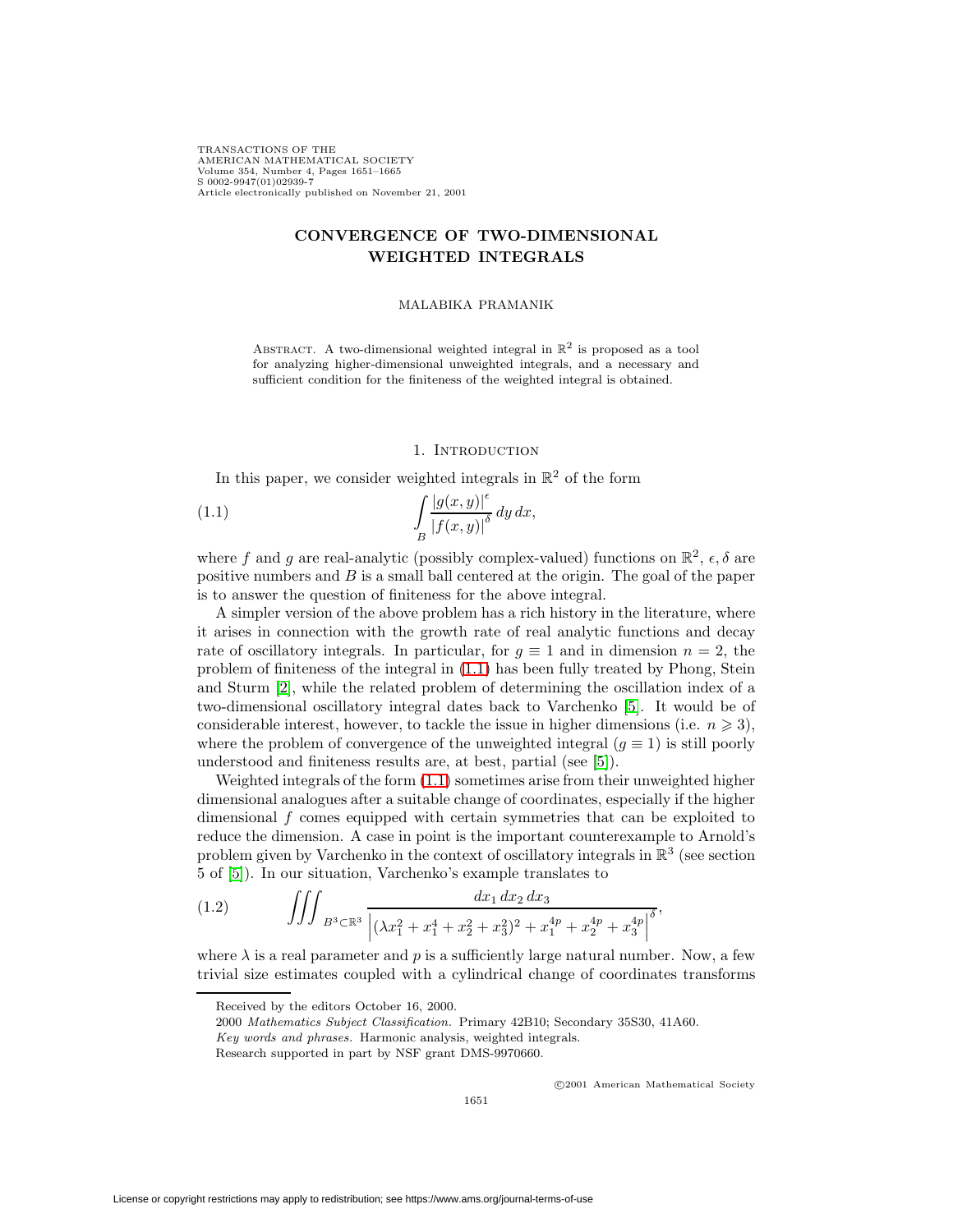<span id="page-1-0"></span>the above three-dimensional unweighted integral to a two-dimensional weighted one, given by

(1.3) 
$$
\iint_{B^2 \subset \mathbb{R}^2} \frac{|y| \, dy \, dx}{|(y^2 + x^4 + \lambda x^2)^2 + x^{4p} + y^{4p}|^{\delta}}.
$$

Clearly, the integral in [\(1.2\)](#page-0-1) converges if and only if the integral in [\(1.3\)](#page-1-0) does. In general, the hope is that results for integrals of the form [\(1.1\)](#page-0-0) would shed some light on the behavior of the higher-dimensional unweighted ones they arise from.

Another problem closely related to the unweighted integrals is the one of obtaining  $L^2$  bounds for oscillatory integral operators with degenerate real-analytic phase. The case for  $n = 2$  has been addressed by Phong and Stein in [\[1\]](#page-14-2). In section 3, the techniques used in their paper are adapted to settle the problem of local integrability of  $|g|^{\epsilon}/|f|^{\delta}$ .

The problem of finiteness of the integral in [\(1.1\)](#page-0-0) also gives rise to several related problems, some of which in turn translate to results for unweighted integrals in higher dimensions. A few questions which arise naturally in this context are:

(a) When is the ratio  $|g|^{\epsilon}/|f|^{\delta}$  an  $A_p$  weight in B?

(b) How does the integral in  $(1.1)$  behave under perturbations of f if g is held fixed?

We shall return to these questions in subsequent papers.

## 2. Notation, Definitions and Preliminary Observations

Let f and g be real-analytic functions in a neighborhood of the origin in  $\mathbb{R}^2$  such that  $f(0) = g(0) = 0, f, g \neq 0$ . Suppose the Taylor series expansions of f and g are given by

$$
f(x,y) = \sum_{\substack{p,q=0 \\ (p,q) \neq (0,0)}}^{\infty} c_{pq} x^p y^q, \qquad g(x,y) = \sum_{\substack{p,q=0 \\ (p,q) \neq (0,0)}}^{\infty} \tilde{c}_{pq} x^p y^q.
$$

The Newton polyhedron of  $f(x, y)$  (respectively  $g(x, y)$ ) at the origin is defined to be the convex hull of the union of all the north-east quadrants in  $\mathbb{R}^2_{\geq 0}$  with corners at the points  $(p, q)$  satisfying  $c_{pq} \neq 0$  (respectively  $\tilde{c}_{pq} \neq 0$ ). The boundary of the Newton polyhedron is called the Newton diagram.

There is an alternative description of the Newton diagram which is sometimes more useful for analytical purposes. In view of the Weierstrass Preparation Theorem, f can be expressed, after a non-singular change of coordinates and up to a non-vanishing factor which we ignore, as a polynomial in  $y$  with coefficients analytic in  $x$ . Factoring out this polynomial, we write  $f$  as

$$
f(x,y) = x^{\tilde{\alpha}_1} y^{\tilde{\beta}_1} \prod_{\nu \, ; \, \nu \in I_f} \left( y - r_{\nu} \left( x \right) \right),
$$

where  $\tilde{\alpha}_1$  and  $\tilde{\beta}_1$  are non-negative integers and the  $r_{\nu}(x)$ 's are the non-trivial zeros of the above-mentioned polynomial in y. Here,  $\nu$  ranges over an index set  $I_f$  that is in one-to-one correspondence with the set of roots of  $f$ . In order to avoid confusion with subscripts later on, it is better to think of  $\nu$  not as a positive integer but as the unique element of  $I_f$  associated to the root  $r_{\nu}$ . In a small neighborhood of 0, the  $r_{\nu}$ 's may be expressed as fractional power series, the so-called Puiseux series in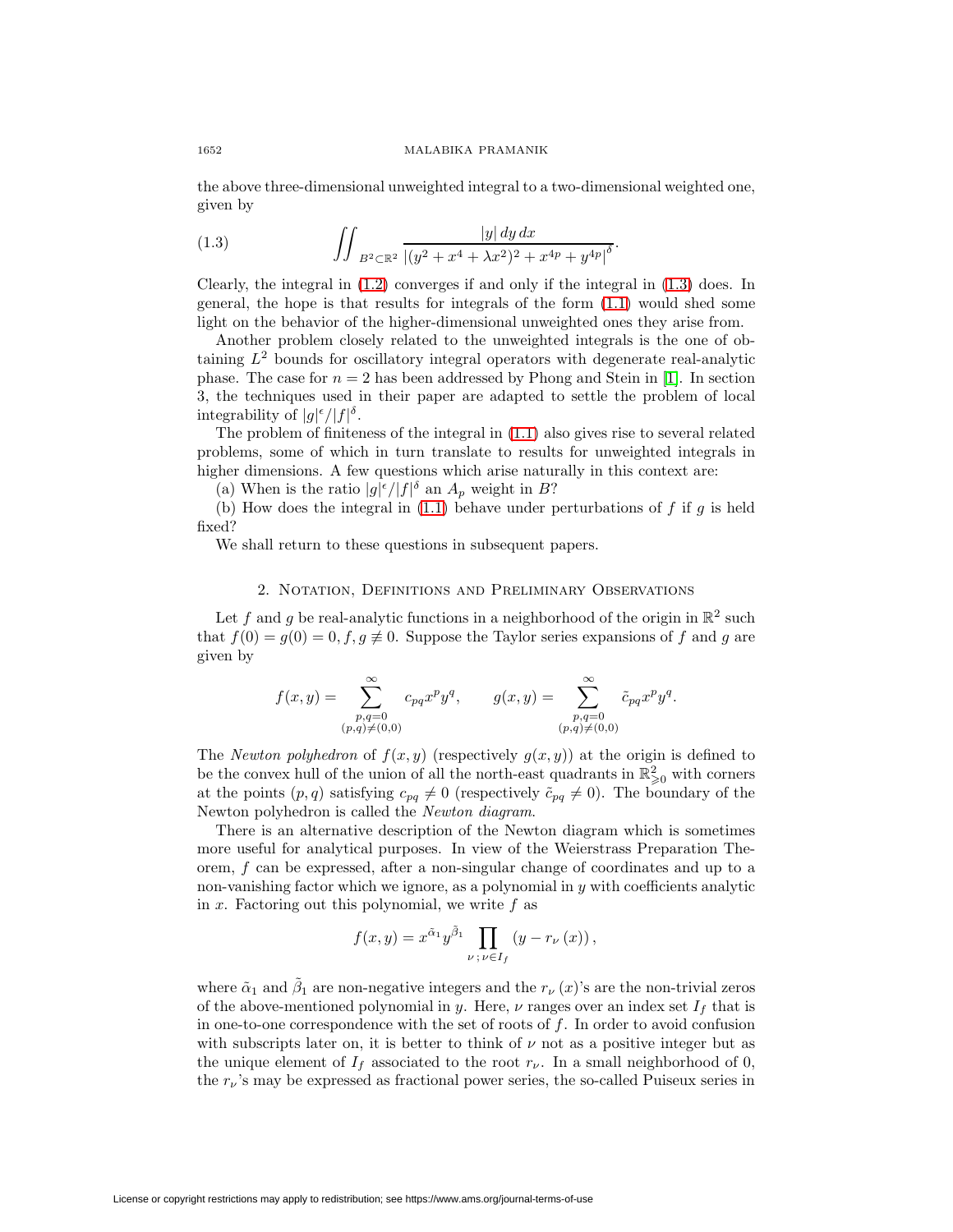x, of the following form:

$$
r_{\nu}(x) = c_{\nu}x^{a_{\nu}} + O(x^{b_{\nu}}),
$$

where  $b_{\nu} > a_{\nu} > 0$  are rational numbers and  $c_{\nu} \neq 0$ . In fact, each  $r_{\nu}(x)$  is an analytic function in z, where  $z = x^{1/M}$  for some positive integer M. A detailed discussion of the theory of existence and convergence of Puiseux series may be obtained in Siegel [\[4,](#page-14-3) pp. 90 - 98] and in Saks and Zygmund [\[3,](#page-14-4) pp. 268 - 271]. For a more concise treatment, see section 3 of [\[1\]](#page-14-2).

We may also write, using similar arguments,

$$
g(x,y) = x^{\tilde{\alpha}_2} y^{\tilde{\beta}_2} \prod_{\mu \, ; \, \mu \in I_g} \left( y - s_{\mu} \left( x \right) \right),
$$

where the  $s_\mu$ 's are the roots of g, and the leading exponent of  $s_\mu$  is denoted by  $a_\mu$ . We order the combined set of distinct exponents  $a_{\nu}$  and  $a_{\mu}$  into one increasing list of exponents  $a_l$ ,

$$
0 < a_1 < a_2 < \cdots < a_N
$$

and define

$$
m_l := #\{\nu : r_{\nu}(x) = c_{\nu}x^{a_l} + \cdots, \text{ for some } c_{\nu} \neq 0\}.
$$

We call  $m_l$  the *generalized multiplicity* of f corresponding to the exponent  $a_l$ . The generalized multiplicity of g corresponding to  $a_l$  will be denoted by  $n_l$ . If  $a_l$  does not occur as a leading exponent of any root of f (respectively g), then we set  $m_l = 0$ (respectively  $n_l = 0$ ).

Now, it can be shown (for a proof see observation 1 in section 5 (b) of  $[1]$ ) that the Newton diagram of f has vertices at the points  $(A_l, B_l)$ , where

$$
A_l = \tilde{\alpha}_1 + a_1 m_1 + a_2 m_2 + \dots + a_l m_l, \qquad B_l = \tilde{\beta}_1 + m_{l+1} + \dots + m_N,
$$
  
\n
$$
C_l = \tilde{\alpha}_2 + a_1 n_1 + a_2 n_2 + \dots + a_l n_l, \qquad D_l = \tilde{\beta}_2 + n_{l+1} + \dots + n_N.
$$

It follows that the leading exponents  $a_l$  of the roots of f (or q) can be read off from their respective Newton diagrams, together with their generalized multiplicities  $m_l$ . In fact, the boundary segment joining the vertices  $(A_{l-1}, B_{l-1})$  and  $(A_l, B_l)$ has slope  $\frac{-1}{a_l}$  and vertical drop  $m_l$ .

Next, we introduce the following notation. If  $\mathcal{L}_l$  is a line of slope  $\frac{-1}{a_l}$  that occurs in the Newton diagram of either  $f$  or  $g$ , then we denote the point of intersection of  $\mathcal{L}_l$  with the bisectrix  $p = q$  by

 $\left( \delta_l^{-1}, \delta_l^{-1} \right)$  if  $\mathcal{L}_l$  is a boundary line of the Newton diagram of f,  $(\tilde{\delta}_l^{-1}, \tilde{\delta}_l^{-1})$  if  $\mathcal{L}_l$  is a boundary line of the Newton diagram of g.

The alternative description of the Newton diagram allows us to obtain an explicit formula for  $\delta_l^{-1}$  and  $\tilde{\delta}_l^{-1}$  in terms of  $a_l, A_l, B_l, C_l$  and  $D_l$ :

<span id="page-2-0"></span>(2.1) 
$$
\delta_l = \frac{1 + a_l}{A_l + a_l B_l}, \qquad \tilde{\delta}_l = \frac{1 + a_l}{C_l + a_l D_l}.
$$

The *Newton distance of f*, denoted by  $\delta_0(f)$ , is defined as follows:

$$
\delta_0(f):=\min_l \delta_l.
$$

The Newton distance plays an important role in problems involving the growth rate of the distribution function of f, local integrability of  $|f|^{-\delta}$  and the decay rate of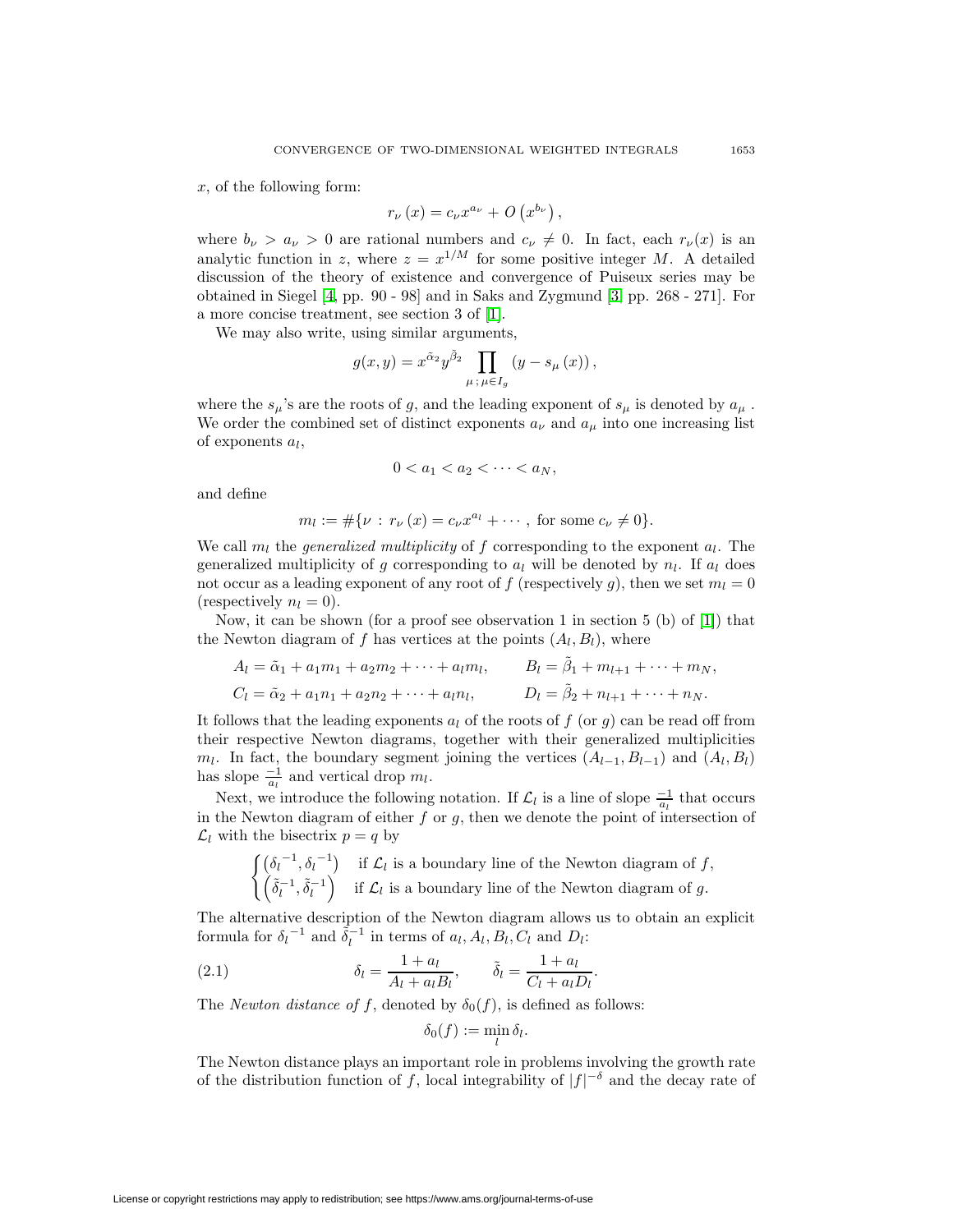$L^2$  norms of oscillatory integral operators with phase f. In particular, it is known that  $|f|^{-\delta}$  is locally integrable in a neighborhood of the origin if  $\delta < \delta_0(f)$  (after possibly a certain analytic change of coordinates), while the exact decay rate of an oscillatory integral operator on R with phase  $f(x, y)$  and smooth non-degenerate cut-off  $\chi(x, y)$  is given by  $\delta_0(f_{xy})$ . In this paper, we shall obtain an analogue of  $\delta_0(f)$  in the weighted situation.

We conclude our preliminary discussion with the following observations:

(1) First, we note that the quantities  $a_l, m_l, n_l, A_l, B_l, C_l, D_l, \delta_l, \tilde{\delta}_l$  are all coordinate dependent.

(2) Second, we observe that the above discussion allows us to extend the notion of Newton diagram to a certain class of functions strictly larger than the class of real-analytic functions. Let  $f($ and  $g)$  be of the form  $\prod_{\kappa} (y - t_{\kappa}(x))$  (where the  $t_{\kappa}$ 's are convergent Puiseux series in  $x$ , though not necessarily the roots of an analytic function). Then the definitions of  $a_l, m_l$ , etc. still make sense, with the possibility that now the vertices  $(A_l, B_l)$  may be fractional, instead of integer points. Let us consider the set

$$
\bigcup_{l} \{ (x, y) \, ; \, x \geqslant A_l, \, y \geqslant B_l \}
$$

and call the boundary of the convex hull of the above union set the generalized Newton diagram of f. The geometric interpretation of  $(\delta_l^{-1}, \delta_l^{-1})$  and  $(\tilde{\delta}_l^{-1}, \tilde{\delta}_l^{-1})$ continues to hold, and we compute these objects using the same formulae as in  $(2.1).$  $(2.1).$ 

(3) Finally, we claim that although  $\delta_l^{-1}$  (respectively  $\tilde{\delta}_l^{-1}$ ) has been defined only for those values of  $l$  which are "represented" in the Newton diagram of  $f$  (respectively g), it is possible to define these quantities for all values of  $l, 1 \leq l \leq N$ , using the convention that  $m_l = 0$  (respectively  $n_l = 0$ ) for any l that is "omitted" in f(respectively g). Geometrically, if  $m_l = 0$ , one imagines a line segment of length zero and of slope  $\frac{-1}{a_l}$  in between the segments of slope  $\frac{-1}{a_{l-1}}$  and  $\frac{-1}{a_{l+1}}$  in the (generalized) Newton diagram of f, and defines  $(\delta_l^{-1}, \delta_l^{-1})$  to be the point of intersection of this "imaginary" line segment with the bisectrix  $p = q$ . The coordinates of the point of intersection are still obtained from the expressions in [\(2.1\)](#page-2-0).

The statement of our main theorem requires the following definition:

Let us consider a coordinate transformation  $\varphi$  given by

$$
(x, y) \mapsto (x, y - q(x))
$$
 or  $(x, y) \mapsto (x - q(y), y)$ ,

where  $q$  is a convergent *real-valued* Puiseux series in a neighborhood of the origin. We shall see in the proof of Theorem 1 that a change of coordinates of this type transforms a real-analytic function to a function of the form

$$
\prod_{\kappa}(y-t_{\kappa}(x)),
$$

to which the notion of a generalized Newton diagram may be applied. We shall call such a transformation  $\varphi$  "good" and denote the class of all good transformations by C. For any  $\varphi \in \mathcal{C}$ , we define the *weighted Newton distance* of f and g associated to  $\varphi$  as follows:

$$
\delta_0(g, f, \epsilon; \varphi) := \min_l \left[ \delta_l(\varphi) \left( 1 + \frac{\epsilon}{\tilde{\delta}_l(\varphi)} \right) \right],
$$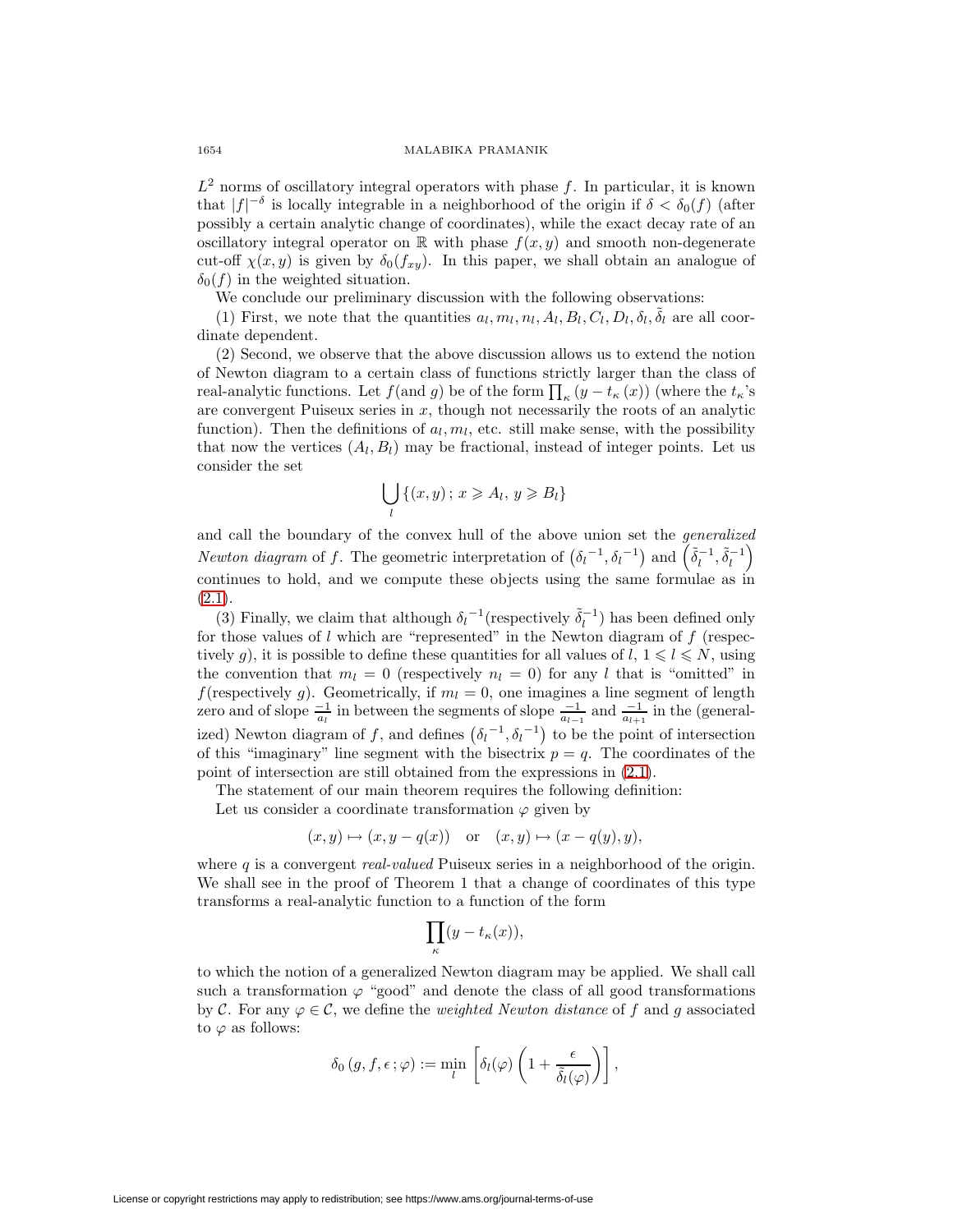where the index  $l$  runs through the combined set of slopes of boundary lines of the (generalized) Newton diagrams of  $f$  and  $g$  expressed in the coordinate system  $\varphi$ .  $\delta_l(\varphi)$  and  $\delta_l(\varphi)$  are the values of  $\delta_l$  and  $\delta_l$ , respectively, computed in these coordinates.

#### 3. Statement and Proof of Main Theorem

We are now ready to state and prove the main theorem.

**Theorem 1.** Let f and g be real-analytic (complex-valued) functions in a neighborhood of the origin in  $\mathbb{R}^2$  with  $f(0) = g(0) = 0$ . Then, there exists a small neighborhood V of the origin such that for every  $\epsilon > 0$  the following holds:

$$
\int\limits_V \frac{|g(x,y)|^{\epsilon}}{|f(x,y)|^{\delta}} dy dx < \infty
$$

for any  $\delta < \delta_0^{\mathcal{C}}(g, f, \epsilon)$ , and

$$
\int\limits_V\frac{\left|g(x,y)\right|^{\epsilon}}{\left|f(x,y)\right|^{\delta}}\,dy\,dx=\infty
$$

for any  $\delta \geq \delta_0^{\mathcal{C}}(g, f, \epsilon)$ , where

$$
\delta_0^{\mathcal{C}}(g, f, \epsilon) := \min_{\varphi \in \mathcal{C}} \delta_0(g, f, \epsilon; \varphi).
$$

In fact, there exists a finite subclass of C, denoted by  $C_0$ , which depends on f and g but is independent of  $\epsilon$ , such that

$$
\delta_0^{\mathcal{C}}(g, f, \epsilon) = \delta_0^{\mathcal{C}_0}(g, f, \epsilon) := \min_{\varphi \in \mathcal{C}_0} \delta_0(g, f, \epsilon; \varphi).
$$

The class  $C_0$  contains, apart from the identity transformation, coordinate changes of the form  $(x, y) \mapsto (x, y - q(x))$  and  $(x, y) \mapsto (x - q(y), y)$  for certain Puiseux series q (depending on f or g) with leading exponents greater than or equal to 1.

Remark. We shall henceforth call any  $\varphi \in C_0$  an admissible change of coordinates. Our proof, in fact, provides an algorithm for computing all the admissible coordinate changes and for selecting the optimal one. One also concludes from the theorem that any  $\varphi \in \mathcal{C}_0$ , and in particular the "minimizing" transformation, can be at worst  $C^{1+\epsilon_0}$  for some small  $\epsilon_0 > 0$  depending on f and g.

*Proof of Theorem 1.* Let us for now assume that  $a_1 \geq 1$ . This results in no loss of generality in the proof that we are about to present, and we shall mention the routine modifications for the general case at the end. Also without loss of generality, we restrict ourselves to considering the integral only on the quadrant  $\{x > 0, y > 0\}$ , and inspect the integrand on the support of the cut-off functions  $\chi_j(x)\chi_k(y)$ , where  $\chi_j(x)$  and  $\chi_k(y)$  are the indicator functions of the sets

$$
2^{-j-1} < x < 2^{-j+1}
$$
 and  $2^{-k-1} < y < 2^{-k+1}$ 

respectively. Here  $j$  and  $k$  may be taken to be large. We need to consider the following ranges of j and k, depending on whether there is any cancellation between y and  $x^{a_l}$ :

$$
k \leq a_1 j - K_1; \quad k \geq a_N j + K_N;
$$
  
\n
$$
a_l j + K_l \leq k \leq a_{l+1} j - K_{l+1} \text{ for some } l \text{ with } 1 \leq l \leq N - 1;
$$
  
\n
$$
a_l j - K_l \leq k \leq a_l j + K_l \text{ for some } l \text{ with } 1 \leq l \leq N.
$$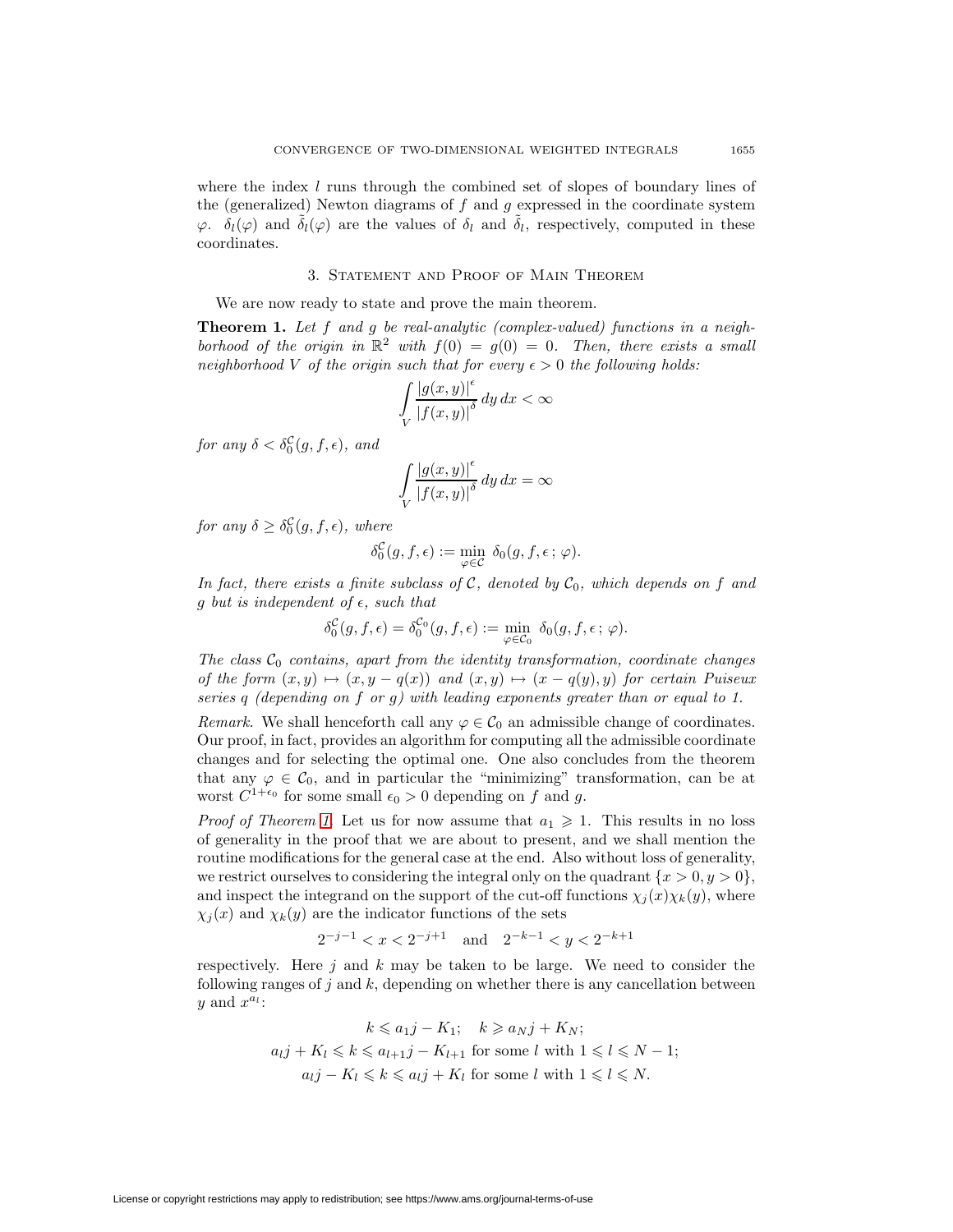Here the  $K_l$ 's are large constants depending only on the exponents  $a_l$  and possibly on the coefficients of the Puiseux series in the factorization of  $f$  and  $g$ . For convenience, we shall denote the first range by  $k \ll a_{1}j$ , the second one by  $k \gg a_{N}j$ , the third category of ranges by  $a_{ij} \ll k \ll a_{l+1}j$  and the fourth by  $k \approx a_{ij}$ . The binary relation  $A \sim B$  is used in the following sense:

$$
A \sim B \quad \text{iff} \quad \frac{1}{C_1} B \le A \le C_2 B
$$

for large constants  $C_1$  and  $C_2$  depending on f and g alone.

Case 1:  $k \ll a_1 j$ . In this case,

$$
|f(x,y)| \sim 2^{-k(\tilde{\beta}_1 + m_1 + m_2 + \dots + m_N)} = 2^{-k}.
$$
  $|g(x,y)| \sim 2^{-k}.$ 

Therefore,

$$
\sum_{(k,j), k \ll a_{1j}} \int \frac{|g(x,y)|^{\epsilon}}{|f(x,y)|^{\delta}} \chi_j(x) \chi_k(y) dy dx
$$
  
\$\sim \sum\_{k \ll a\_{1j}} 2^{k(\delta B\_0 - \epsilon D\_0)} 2^{-k} 2^{-j} = \sum\_{k \ll a\_{1j}} 2^{k(\delta B\_0 - \epsilon D\_0 - 1)} 2^{-j}\$  
\$\sim \sum\_{k} 2^{k(\delta B\_0 - \epsilon D\_0 - 1 - \frac{1}{a\_1})},

which converges iff

$$
\delta B_0 - \epsilon D_0 - 1 - \frac{1}{a_1} < 0,
$$

i.e., iff

$$
\delta < \frac{\epsilon D_0 + 1 + \frac{1}{a_1}}{B_0} = \frac{\epsilon a_1 D_0 + a_1 + 1}{a_1 B_0}
$$
\n
$$
= \frac{\epsilon \frac{a_1 D_0}{a_1 + 1} + 1}{\frac{a_1 B_0}{a_1 + 1}} = \delta_1 \left( 1 + \frac{\epsilon}{\tilde{\delta}_1} \right).
$$

The case  $k \gg a_N j$  is treated in a similar way. Case 2:  $a_{ij} \ll k \ll a_{l+1}j$ . In this case,

$$
|y - r_{\nu}(x)| \sim \begin{cases} 2^{-a_{\nu}j} & \text{if } a_{\nu} \leq a_{l}, \\ 2^{-k} & \text{if } a_{\nu} > a_{l}. \end{cases}
$$

We then have the following size estimates:

$$
|f(x,y)| \sim 2^{-j(\tilde{\alpha}_1 + a_1 m_1 + \dots + a_l m_l)} 2^{-k(\tilde{\beta}_1 + m_{l+1} + \dots + m_N)}
$$
  
\$\sim 2^{-A\_l j} 2^{-B\_l k}\$.

Similarly,

$$
|g(x,y)| \sim 2^{-C_{l}j} 2^{-D_{l}k}.
$$

Therefore,

$$
\sum_{a_{l}j\ll k\ll a_{l+1}j}\int\frac{|g(x,y)|^{\epsilon}}{|f(x,y)|^{\delta}}\chi_{j}(x)\chi_{k}(y) dy dx
$$
  

$$
\sim \sum_{a_{l}j\ll k\ll a_{l+1}j} 2^{j(\delta A_{l}-\epsilon C_{l})}2^{k(\delta B_{l}-\epsilon D_{l})}2^{-k}2^{-j},
$$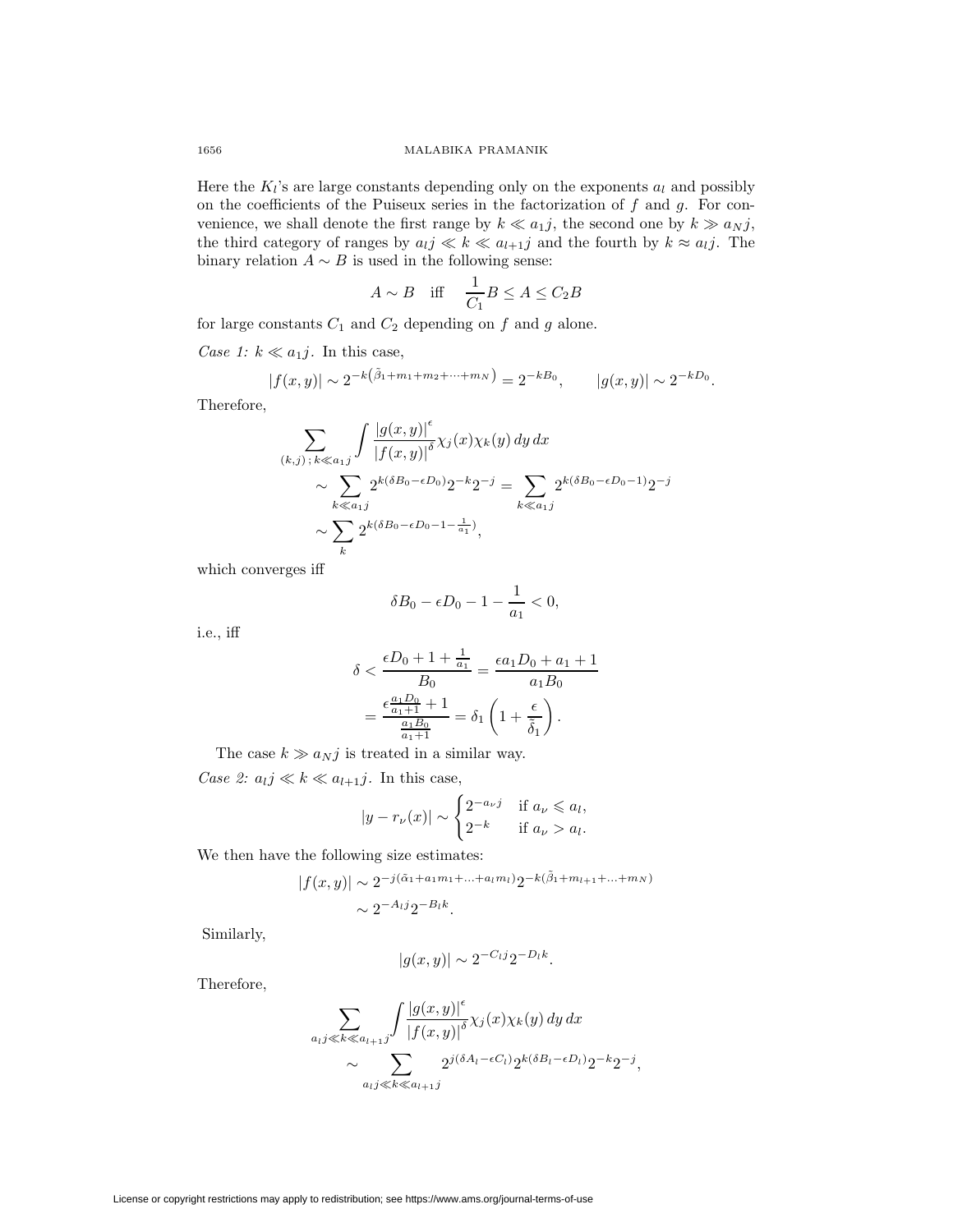where the sum is over both indices  $j$  and  $k$ . To facilitate the summation, let us introduce the new dummy variable  $\tilde{k}$  in place of k, defined as follows:

$$
k = \tilde{k} + a_l j, \quad 0 \ll \tilde{k} \ll (a_{l+1} - a_l) j.
$$

Then the above expression reduces to

$$
\sum_{0 \leq \tilde{k} \leqslant (a_{l+1}-a_l)j} 2^{j(\delta A_l - \epsilon C_l - 1)} 2^{(\tilde{k}+a_lj)(\delta B_l - \epsilon D_l - 1)}
$$
\n
$$
= \sum_{0 \leqslant \tilde{k} \leqslant (a_{l+1}-a_l)j} 2^{[\delta(A_l + a_lB_l) - \epsilon(C_l + a_lD_l) - a_l - 1]j} \times 2^{\tilde{k}(\delta B_l - \epsilon D_l - 1)},
$$

which converges iff

(a) 
$$
\delta(A_l + a_l B_l) - \epsilon(C_l + a_l D_l) - (a_l + 1) < 0
$$
 when  $\delta B_l - \epsilon D_l - 1 < 0$ ,  
\n(b)  $\delta(A_l + a_l B_l) - \epsilon(C_l + a_l D_l) - (a_l + 1) + (a_{l+1} - a_l)(\delta B_l - \epsilon D_l - 1) < 0$   
\nwhen  $\delta B_l - \epsilon D_l - 1 \geq 0$ ;

i.e. iff

(a) 
$$
\delta
$$
  $\langle$   $\frac{\epsilon (C_l + a_l D_l) + a_l + 1}{A_l + a_l B_l} = \delta_l \left(1 + \frac{\epsilon}{\tilde{\delta}_l}\right)$ , when  $\delta \langle \frac{\epsilon D_l + 1}{B_l}$ ,  
\n(b)  $\delta \langle \frac{\epsilon (C_l + a_{l+1} D_l) + a_{l+1} + 1}{A_l + a_{l+1} B_l} = \frac{\epsilon (C_{l+1} + a_{l+1} D_{l+1}) + a_{l+1} + 1}{A_{l+1} + a_{l+1} B_{l+1}}$   
\n $= \delta_{l+1} \left(1 + \frac{\epsilon}{\tilde{\delta}_{l+1}}\right)$ , when  $\delta \geq \frac{\epsilon D_l + 1}{B_l}$ .

Now, a straightforward computation shows that the following conditions are equivalent:

(i) 
$$
\frac{\epsilon D_l + 1}{B_l} < \frac{\epsilon (C_l + a_{l+1} D_l) + a_{l+1} + 1}{A_l + a_{l+1} B_l} = \delta_{l+1} \left( 1 + \frac{\epsilon}{\tilde{\delta}_{l+1}} \right)
$$
\n(ii) 
$$
\frac{\epsilon D_l + 1}{B_l} < \frac{\epsilon (C_l + a_l D_l) + a_l + 1}{A_l + a_l B_l} = \delta_l \left( 1 + \frac{\epsilon}{\tilde{\delta}_l} \right);
$$
\n(iii) 
$$
\frac{\epsilon (C_l + a_{l+1} D_l) + a_{l+1} + 1}{A_l + a_{l+1} B_l} < \frac{\epsilon (C_l + a_l D_l) + a_l + 1}{A_l + a_l B_l};
$$
\n(iv) 
$$
\frac{\epsilon (C_l + a_{l+1} D_l) + a_{l+1} + 1}{A_l + a_{l+1} B_l} < \frac{\epsilon C_l + 1}{A_l};
$$
\n(v) 
$$
\frac{\epsilon (C_l + a_l D_l) + a_l + 1}{A_l + a_l B_l} < \frac{\epsilon C_l + 1}{A_l};
$$
\n(vi) 
$$
\frac{\epsilon D_l + 1}{B_l} < \frac{\epsilon C_l + 1}{A_l}.
$$

So, there are two possibilities:

(a) 
$$
\frac{\epsilon D_l + 1}{B_l} < \frac{\epsilon C_l + 1}{A_l},
$$

in which case the necessary and sufficient conditions in (i) - (vi) lead to the string of inequalities

$$
\frac{\epsilon D_l+1}{B_l} < \delta_{l+1}\left(1+\frac{\epsilon}{\tilde{\delta}_{l+1}}\right) < \delta_l\left(1+\frac{\epsilon}{\tilde{\delta}_l}\right) < \frac{\epsilon C_l+1}{A_l}.
$$

License or copyright restrictions may apply to redistribution; see https://www.ams.org/journal-terms-of-use

;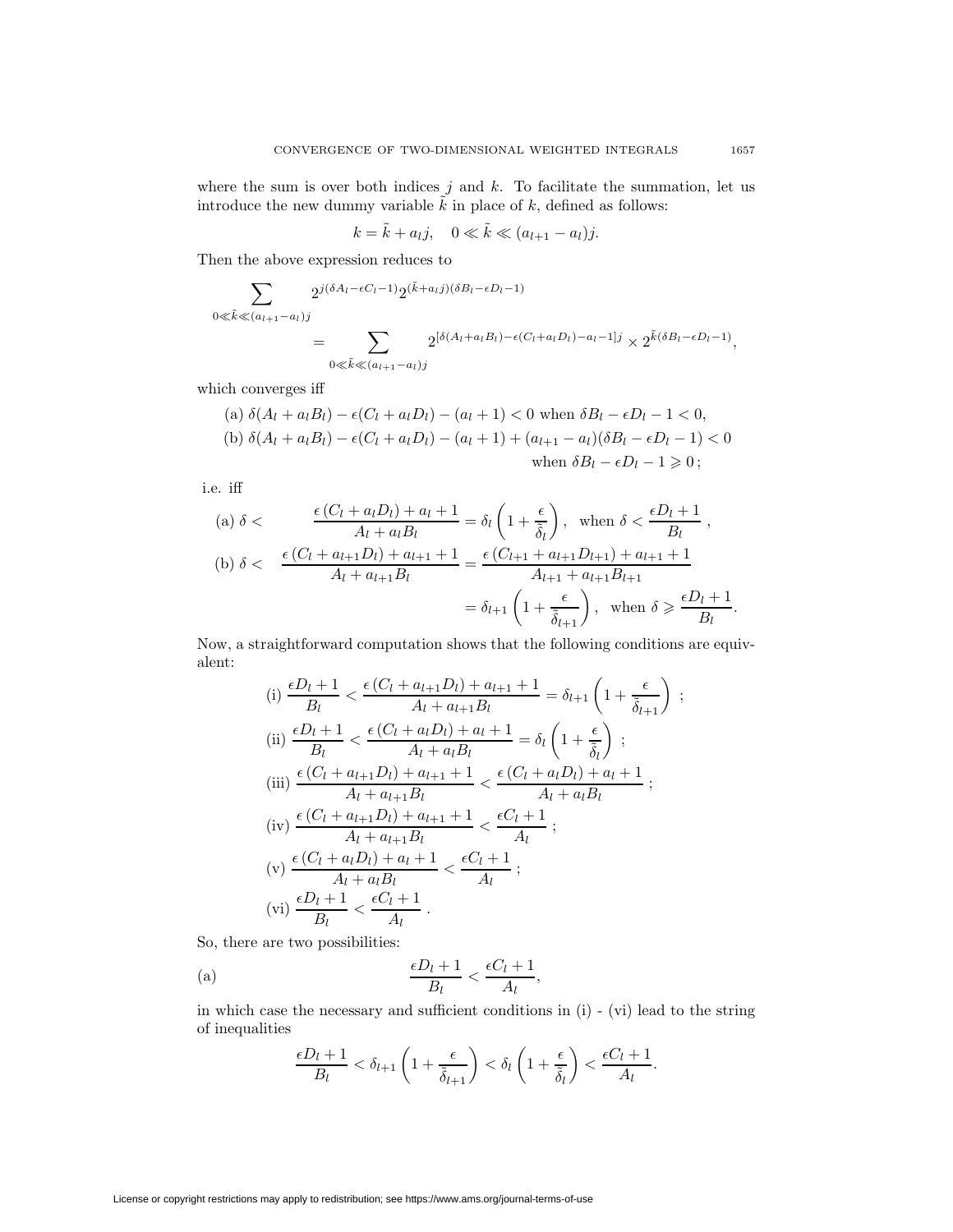Therefore the optimal  $\delta$  satisfies

$$
\delta < \delta_{l+1} \left( 1 + \frac{\epsilon}{\tilde{\delta}_{l+1}} \right).
$$

The second possibility is

(b) 
$$
\frac{\epsilon D_l + 1}{B_l} \geqslant \frac{\epsilon C_l + 1}{A_l},
$$

in which case

$$
\frac{\epsilon D_l + 1}{B_l} \geq \delta_{l+1} \left( 1 + \frac{\epsilon}{\tilde{\delta}_{l+1}} \right) \geq \delta_l \left( 1 + \frac{\epsilon}{\tilde{\delta}_l} \right) \geq \frac{\epsilon C_l + 1}{A_l},
$$

and the optimal  $\delta$  satisfies

$$
\delta < \delta_l \left( 1 + \frac{\epsilon}{\tilde{\delta}_l} \right).
$$

In either case, we have

$$
\delta < \min_{l} \left[ \delta_l \left( 1 + \frac{\epsilon}{\tilde{\delta}_l} \right) \right],
$$

where  $\delta_l$  and  $\tilde{\delta}_l$  are computed based on f and g in the original set of coordinates, i.e. under the identity transformation  $(x, y) \mapsto (x, y)$ .

Case 3:  $k \approx a_{ij}$ . This range of j and k depicts the region "near" the cluster of roots of f and g that has a common leading exponent  $a_l$ . For the sake of a more organized notation to be made clear shortly, let us rename  $l = l_1$ . We now fix a real root  $q_1$  of the above cluster, such that

$$
q_1(x) = c_{l_1}^{\alpha_1} x^{a_{l_1}} +
$$
 higher order terms,

for some index  $\alpha_1$  with  $c_{l_1}^{\alpha_1} \neq 0$  (the case of complex-valued roots will be treated shortly). Since  $q_1$  is real-valued for all x in its domain,  $c_{l_1}^{\alpha_1} \in \mathbb{R}$ . Here,  $q_1$  could be the Puiseux series of a root of f and/or g. For a real-analytic function  $h$ , which in our case might be either  $f$  or  $g$ , we introduce the following notation:

 $\mathcal{S}_{l_1}(h) := \{q : q \text{ is the Puiseux series corresponding to a root of } h\}$ 

with leading exponent  $a_{l_1}$ ,

 $\mathcal{S}_{l_1}^{\alpha_1}(h) := \left\{ q \in \mathcal{S}_{l_1}(h) \, ; \, q \text{ has leading term } c_{l_1}^{\alpha_1} x^{a_{l_1}} \right\},\,$ 

 $m_{l_1}(h) :=$  number of roots in  $S_{l_1}(h)$ , counted with their multiplicities,

 $m_{l_1}^{\alpha_1}(h) :=$  number of roots in  $\mathcal{S}_{l_1}^{\alpha_1}(h)$ , counted with their multiplicities.

Then,

$$
S_{l_1}(h) = \bigcup_{\alpha_1} S_{l_1}^{\alpha_1}(h)
$$
 and  $m_{l_1}(h) = \sum_{\alpha_1} m_{l_1}^{\alpha_1}(h)$ .

For simplicity, we shall denote

$$
m_{l_1}^{\alpha_1}(f) = m_{l_1}^{\alpha_1}, \quad m_{l_1}^{\alpha_1}(g) = n_{l_1}^{\alpha_1}, \quad \mathcal{S}_{l_1}(f) \cup \mathcal{S}_{l_1}(g) = \mathcal{S}_{l_1}.
$$

Thus, for every  $q \in \mathcal{S}_{l_1}^{\alpha_1}$  such that  $q \not\equiv q_1$ , there exist  $a_{l_1l_2}^{\alpha_1} > a_{l_1}$  and  $c_{l_1l_2}^{\alpha_1\alpha_2} \neq 0$ such that

$$
q(x) - q_1(x) = c_{l_1 l_2}^{\alpha_1 \alpha_2} x^{a_{l_1 l_2}^{\alpha_1}} +
$$
 higher order terms.

License or copyright restrictions may apply to redistribution; see https://www.ams.org/journal-terms-of-use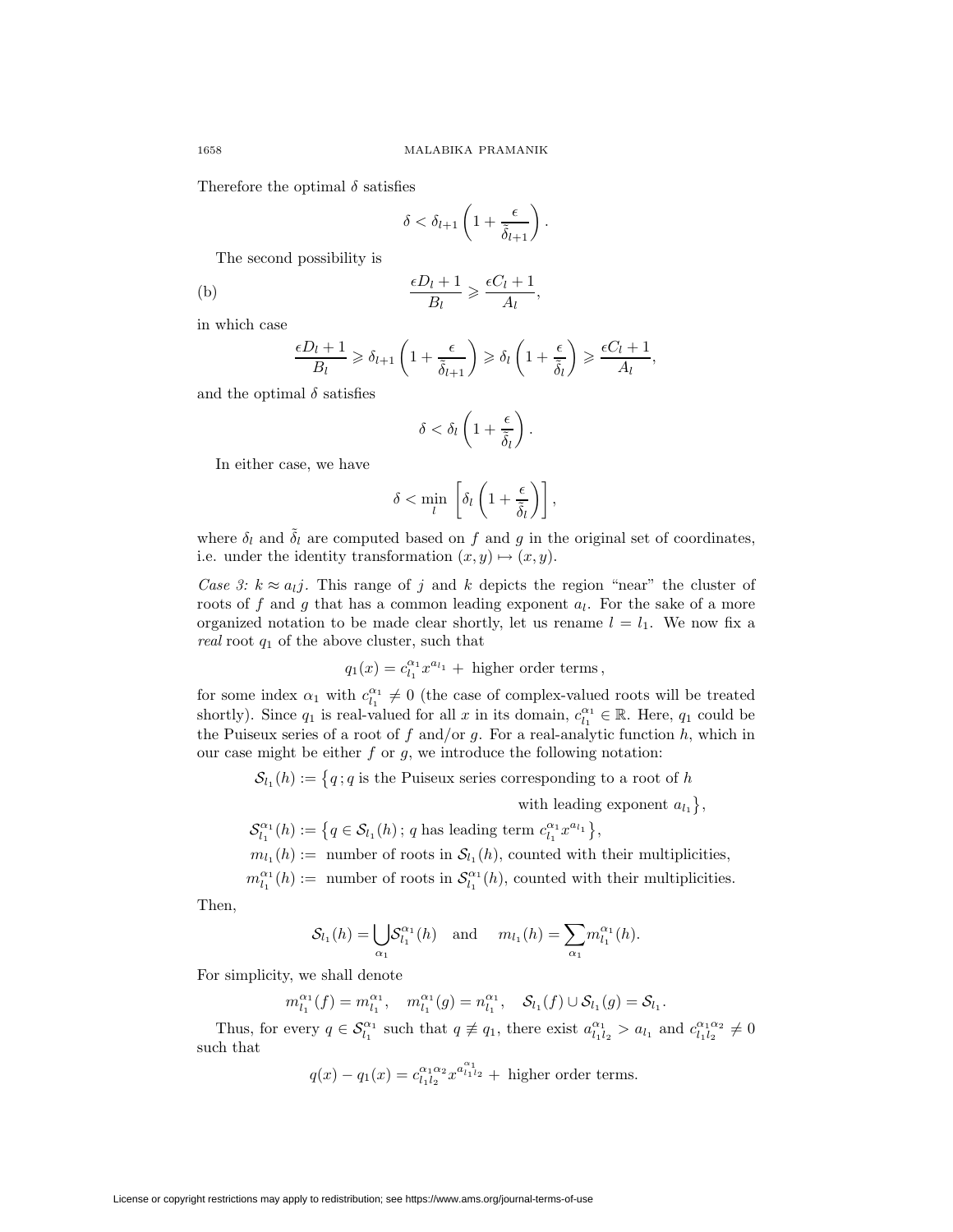<span id="page-8-0"></span>We assume that the  $a_{l_1l_2}^{\alpha_1}$ 's have been arranged in increasing order of magnitude, i.e.

$$
(3.1) \t a_{l_1} = a_{l_1 0} < a_{l_1 1}^{\alpha_1} < a_{l_1 2}^{\alpha_1} < \cdots < a_{l_1 l_2}^{\alpha_1} < a_{l_1 (l_2 + 1)}^{\alpha_1} < \cdots < \infty \, .
$$

Define

$$
\mathcal{S}_{l_1l_2}^{\alpha_1}(h;q_1) := \{q \in \mathcal{S}_{l_1}^{\alpha_1}(h;q_1); (q-q_1) \text{ has leading exponent } a_{l_1l_2}^{\alpha_1}\}
$$

and

 $m_{l_1l_2}^{\alpha_1}(h;q_1) :=$  number of roots in  $\mathcal{S}_{l_1l_2}^{\alpha_1}(h;q_1)$ , counted with their multiplicities. As before, set

$$
m_{l_1l_2}^{\alpha_1}(f) = m_{l_1l_2}^{\alpha_1}, \quad m_{l_1l_2}^{\alpha_1}(g) = n_{l_1l_2}^{\alpha_1}, \quad \mathcal{S}_{l_1l_2}^{\alpha_1}(f; q_1) \cup \mathcal{S}_{l_1l_2}^{\alpha_1}(g; q_1) = \mathcal{S}_{l_1l_2}^{\alpha_1}.
$$

Then,

$$
\sum_{l_2 \geq 1} m_{l_1 l_2}^{\alpha_1}(h; q_1) = m_{l_1}^{\alpha_1}(h; q_1) - M_1(h),
$$

where  $M_1(h)$  is the multiplicity of  $q_1$  as a root of h. In order to examine the integral in a neighborhood of  $q_1$ , we set

$$
|y - q_1(x)| \sim 2^{-p}, \quad p \geq a_{l_1} j.
$$

Let us observe that this is equivalent to making the change of variables  $x \mapsto x$  and  $y \mapsto y - q_1(x)$ . We denote this change of variables by  $\varphi$ .  $\varphi$  will be a member of the class of admissible coordinates  $C_0$ . Note that  $\varphi$  preserves the origin and has Jacobian identically equal to 1. In the subsequent analysis, the role of  $k$ , as depicted in cases 1 and 3, is taken over by p. For example, we shall now need to consider the following ranges of  $p$  and  $j$ :

$$
a_{l_1l_2}^{\alpha_1} j \ll p \ll a_{l_1(l_2+1)}^{\alpha_1} j
$$
,  $p \approx a_{l_1l_2}^{\alpha_1} j$ .

Subcase 1:  $a_{l_1l_2}^{\alpha_1} j \ll p \ll a_{l_1(l_2+1)}^{\alpha_1} j$ . In this region, the factors of f and g satisfy the following estimates:

$$
|y - q(x)| = |(y - q_1(x)) - (q(x) - q_1(x))| \sim \begin{cases} 2^{-a_{l_1}j}, & \text{if } q \in S_{l_1'}, l_1' < l_1 ;\\ 2^{-a_{l_1}j}, & \text{if } q \in S_{l_1'}, l_1' > l_1 ;\\ 2^{-a_{l_1}j}, & \text{if } q \in S_{l_1} \setminus S_{l_1}^{\alpha_1};\\ 2^{-a_{l_1}^{\alpha_1}}l_2^{j}, & \text{if } q \in S_{l_1l_2'}, l_2' \le l_2 ;\\ 2^{-p}, & \text{if } q \in S_{l_1l_2}^{\alpha_1}, l_2' > l_2 ;\\ 2^{-p}, & \text{if } q = q_1. \end{cases}
$$

Therefore,

$$
|f(x,y)| \sim 2^{-(A_{l_1-1} + a_{l_1}B_{l_1})j} 2^{-a_{l_1}(m_{l_1} - m_{l_1}^{\alpha_1})j} 2^{-A_{l_1l_2}^{\alpha_1}j} 2^{-pB_{l_1l_2}^{\alpha_1}},
$$

where

i.e.

$$
\begin{array}{ll} \displaystyle A_{l_1l_2}^{\alpha_1}=\sum_{l_2'\leqslant l_2}a_{l_1l_2'}^{\alpha_1}m_{l_1l_2'}^{\alpha_1},\quad & B_{l_1l_2}^{\alpha_1}=\sum_{l_2'>l_2}m_{l_1l_2'}^{\alpha_1} \; ;\\ \\ \displaystyle |f(x,y)|\sim 2^{-(A_{l_1-1}+a_{l_1}B_{l_1-1}-a_{l_1}m_{l_1}^{\alpha_1}+A_{l_1l_2}^{\alpha_1})j}2^{-B_{l_1l_2}^{\alpha_1}p} \end{array}
$$

,

 $|g(x,y)| \sim 2^{-(C_{l_1-1}+a_{l_1}D_{l_1-1}-a_{l_1}n_{l_1}^{\alpha_1}+C_{l_1l_2}^{\alpha_1})j} 2^{-D_{l_1l_2}^{\alpha_1}p}.$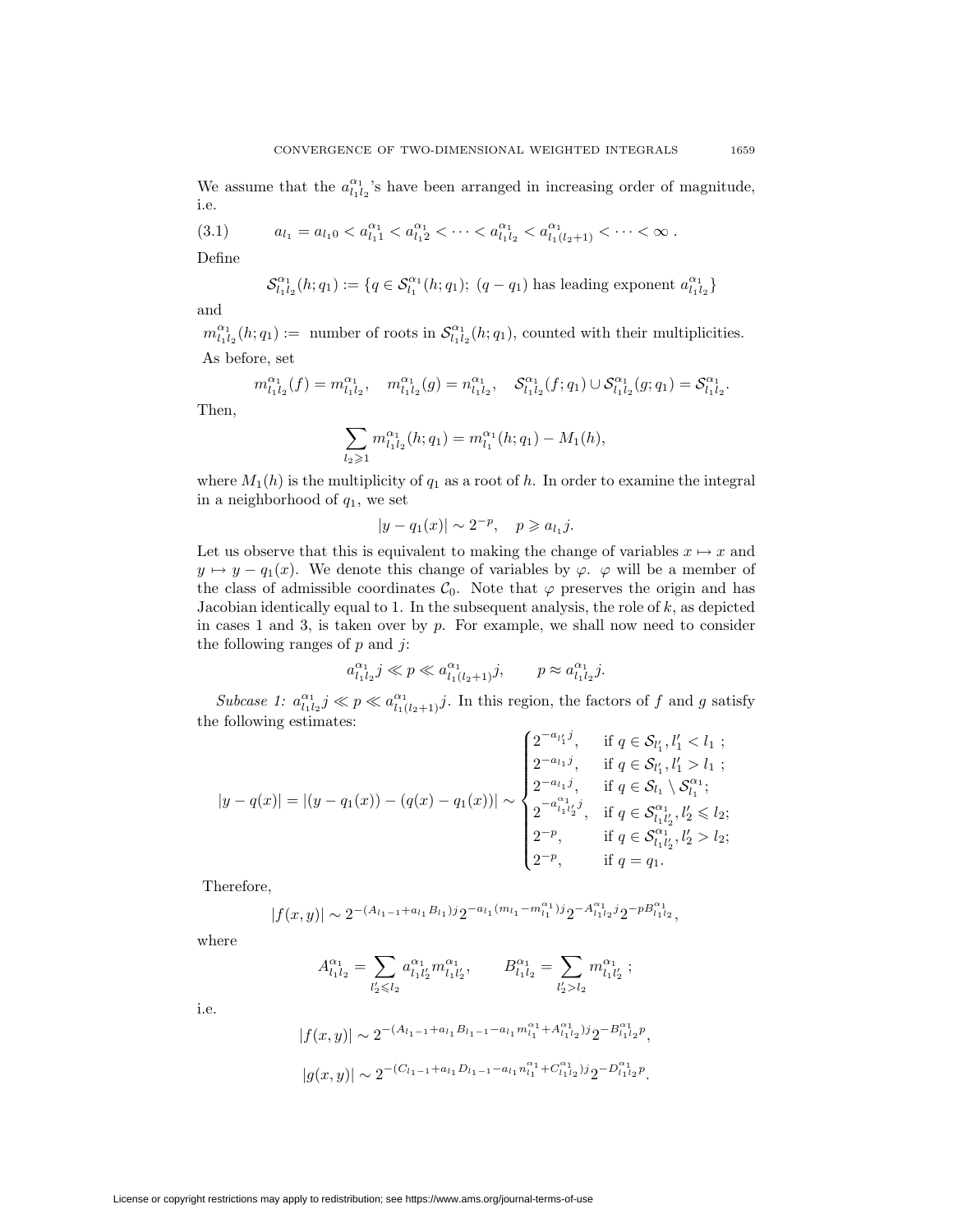This implies that,

$$
\sum_{\substack{(j,k,p)\,;\,k\sim a_{l_1}j\\ a_{l_1l_2j}\ll p\ll a_{l_1(l_2+1)}^{a_{l_1l_2j}\ll p\ll a_{l_1(l_2+1)}^{a_{l_1l_2j}}j}} \int \frac{|g(x,y)|^{\epsilon}}{|f(x,y)|^{\delta}} \chi_j(x)\chi_k(y)\chi_p(y-q_1(x))\,dy\,dx
$$
\n
$$
\sim \sum_{\substack{(j,k,p)\,;\,k\sim a_{l_1}j\\ a_{l_1l_2j}\ll p\ll a_{l_1(l_2+1)}^{a_{l_1l_2j}}j}} \frac{2^{-(C_{l_1-1}+a_{l_1}D_{l_1-1}-a_{l_1}n_{l_1}^{\alpha_1}+C_{l_1l_2}^{\alpha_1})j\epsilon}2^{-D_{l_1l_2}^{\alpha_1}p\epsilon}}{2^{-p}2^{-j}}
$$
\n
$$
\sim \sum_{\substack{(j,p)\,;\,k\sim a_{l_1(l_2+1)}j\\ a_{l_1l_2j}\ll p\ll a_{l_1(l_2+1)}^{a_{l_1l_2j}}j}} 2^{j\delta(A_{l_1-1}+a_{l_1}B_{l_1-1}-a_{l_1}m_{l_1}^{\alpha_1}+A_{l_1l_2}^{\alpha_1})}
$$
\n
$$
\times 2^{-j\left[\epsilon(C_{l_1-1}+a_{l_1}D_{l_1-1}-a_{l_1}n_{l_1}^{\alpha_1}+C_{l_1l_2}^{\alpha_1})+1\right]2^{p(B_{l_1l_2}^{\alpha_1}\delta-D_{l_1l_2}^{\alpha_1}-1)}.
$$

Just as before, we can show that the infinite series converges:

(a) for 
$$
\delta B_{l_1l_2}^{\alpha_1} - \epsilon D_{l_1l_2}^{\alpha_1} - 1 \le 0
$$
 iff  
\n
$$
\delta < \frac{\epsilon (C_{l_1-1} + a_{l_1}D_{l_1-1} - a_{l_1}n_{l_1}^{\alpha_1} + C_{l_1l_2}^{\alpha_1} + a_{l_1l_2}^{\alpha_1}D_{l_1l_2}^{\alpha_1}) + a_{l_1l_2}^{\alpha_1} + 1}{A_{l_1-1} + a_{l_1}B_{l_1-1} - a_{l_1}m_{l_1}^{\alpha_1} + A_{l_1l_2}^{\alpha_1} + a_{l_1l_2}^{\alpha_1}B_{l_1l_2}^{\alpha_1}
$$
\n
$$
:= \omega(q_1; l_1, l_2; \alpha_1);
$$

(b) for 
$$
\delta B_{l_1l_2}^{\alpha_1} - \epsilon D_{l_1l_2}^{\alpha_1} - 1 > 0
$$
 iff  
\n
$$
\delta < \frac{\epsilon \left( C_{l_1-1} + a_{l_1} D_{l_1-1} - a_{l_1} n_{l_1}^{\alpha_1} + C_{l_1l_2}^{\alpha_1} + a_{l_1l_2}^{\alpha_1} D_{l_1(l_2+1)}^{\alpha_1} \right) + a_{l_1(l_2+1)}^{\alpha_1} + 1}{A_{l_1-1} + a_{l_1} B_{l_1-1} - a_{l_1} m_{l_1}^{\alpha_1} + A_{l_1(l_2+1)}^{\alpha_1} + a_{l_1(l_2+1)}^{\alpha_1} B_{l_1(l_2+1)}^{\alpha_1}} := \omega(q_1; l_1, (l_2+1); \alpha_1).
$$

We observe that

$$
\left(\frac{a_{l_1l_2}^{\alpha_1}+1}{A_{l_1-1}+a_{l_1}B_{l_1-1}-a_{l_1}m_{l_1}^{\alpha_1}+A_{l_1l_2}^{\alpha_1}+a_{l_1l_2}^{\alpha_1}B_{l_1l_2}^{\alpha_1}}\right)^{-1} := \left(\delta_{l_1l_2}^{\alpha_1}\right)^{-1}
$$

is the point of intersection of the bisectrix  $p = q$  with the face of the generalized Newton diagram of the function  $\tilde{f}(x, y) = f \circ \varphi(x, y) = f(x, y - q_1(x))$  that has slope  $\frac{-1}{a_{i_1i_2}}$ . Denoting by  $(\tilde{\delta}_{l_1l_2}^{\alpha_1})^{-1}$  the corresponding quantity for g, we get

$$
\omega(q_1;l_1,l_2;\alpha_1)=\delta_{l_1l_2}^{\alpha_1}\left(1+\frac{\epsilon}{\tilde{\delta}_{l_1l_2}^{\alpha_1}}\right).
$$

Now, using the same techniques as in case 2, we see that the optimal exponent  $\delta$ satisfies

$$
\delta < \min_l \delta_l(\varphi) \left( 1 + \frac{\epsilon}{\tilde{\delta}_l(\varphi)} \right).
$$

Subcase 2:  $p \gg a_{l_1L_2}^{\alpha_1} j$ , where  $L_2 = \max l_2$ . This is the step that deals with the region "close" to the root  $q_1$  and highlights the cancellation (if any) of the factor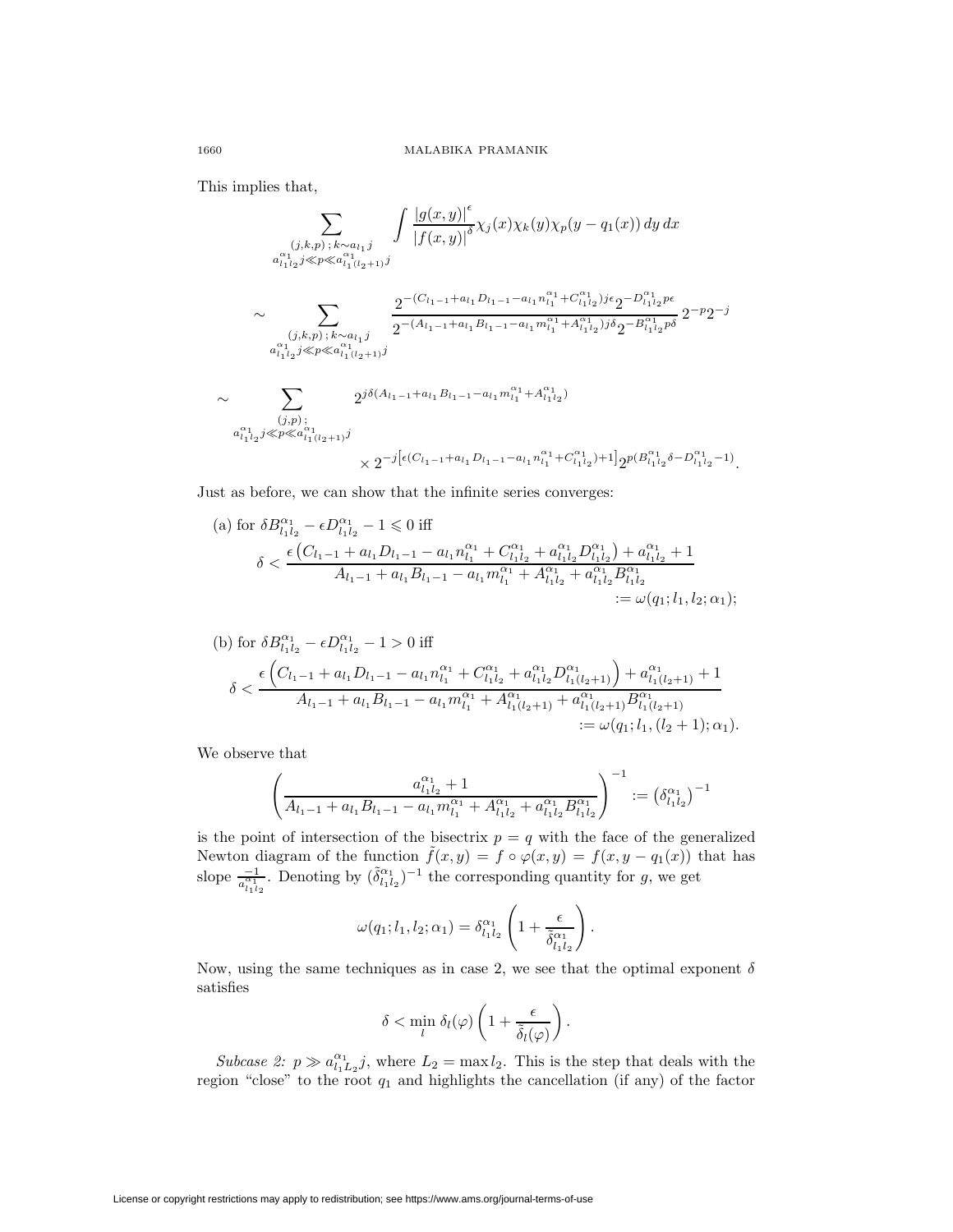$(y - q_1(x))$  between  $|g|^{\epsilon}$  and  $|f|^{\delta}$ . In this region, f and g satisfy the following size estimates:

$$
|f(x,y)| \sim 2^{-(A_{l_1-1}+a_{l_1}B_{l_1})j} 2^{-a_{l_1}(m_{l_1}-m_{l_1}^{\alpha_1})j} 2^{-A_{l_1L_2}^{\alpha_1}j} 2^{-pM_1(f)},
$$
  

$$
|g(x,y)| \sim 2^{-(C_{l_1-1}+a_{l_1}D_{l_1})j} 2^{-a_{l_1}(n_{l_1}-n_{l_1}^{\alpha_1})j} 2^{-C_{l_1L_2}^{\alpha_1}j} 2^{-pM_1(g)}.
$$

So routine computations yield

$$
\sum_{\substack{(j,k,p) \, ; \, k \sim a_l j \\ p \gg a_{l_1l_2j}^{\alpha_1} j}} \int \frac{|g(x,y)|^{\epsilon}}{|f(x,y)|^{\delta}} \chi_j(x) \chi_k(y) \chi_p(y - q_1(x)) dy dx
$$
  

$$
\sim \sum_{\substack{(j,k,p) \, ; \, k \sim a_l j \\ p \gg a_{l_1l_2j}^{\alpha_1} j}} 2^{p(\delta M_1(f) - \epsilon M_1(g) - 1)} 2^{j\delta (A_{l_1 - 1} + a_{l_1} B_{l_1 - 1} - a_{l_1} m_{l_1}^{\alpha_1} + A_{l_1l_2}^{\alpha_1})}
$$
  

$$
\times 2^{-j [\epsilon (C_{l_1 - 1} + a_{l_1} D_{l_1 - 1} - a_{l_1} n_{l_1}^{\alpha_1} + C_{l_1l_2}^{\alpha_1}) + 1]},
$$

which converges iff

$$
\delta<\min\left(\frac{\epsilon M_1(g)+1}{M_1(f)},\omega(q_1;l_1,L_2;\alpha_1)\right).
$$

We observe that  $(\epsilon M_1(g) + 1)/M_1(f)$  is the value of  $\omega$  corresponding to the horizontal faces of the generalized Newton diagrams of  $\tilde{f}$  and  $\tilde{g}$ .

Subcase 3:  $p \approx a_{l_1l_2}^{\alpha_1}j$ . This range of indices depicts the region near the cluster of roots  $\mathcal{S}_{l_1l_2}^{\alpha_1}$ . Let us fix a *real* root  $q_2$  in this cluster. Then,

$$
q_2(x) - q_1(x) = c_{l_1 l_2}^{\alpha_1 \alpha_2} x^{a_{l_1 l_2}^{\alpha_1}} +
$$
 higher order terms

for some index  $\alpha_2$  such that  $c_{l_1l_2}^{\alpha_1\alpha_2} \neq 0$ .

Defining

 $\mathcal{S}_{l_1l_2}^{\alpha_1\alpha_2}(h;q_1) := \{q \in \mathcal{S}_{l_1l_2}^{\alpha_1}(h;q_1); (q-q_1)(x) = c_{l_1l_2}^{\alpha_1\alpha_2}x^{a_{l_1l_2}} + \text{ higher order terms}\},\$ and setting

$$
\mathcal{S}_{l_1l_2}^{\alpha_1\alpha_2} := \mathcal{S}_{l_1l_2}^{\alpha_1\alpha_2}(f;q_1) \cup \mathcal{S}_{l_1l_2}^{\alpha_1\alpha_2}(g;q_1),
$$

we see that this subcase is identical to case 3, except that we now view the original cluster of roots under a finer resolution; namely, we consider only those roots which have the same leading term as  $q_1$  and whose difference from  $q_1$  has a leading factor of  $c_{l_1l_2}^{\alpha_1\alpha_2}x^{a_{l_1l_2}^{\alpha_1}}$ .

Thus, as before, we have that for any  $q \in S_{l_1 l_2}^{\alpha_1 \alpha_2}$  such that  $q \neq q_2$ , there exist  $a_{l_1l_2l_3}^{\alpha_1\alpha_2} > a_{l_1l_2}^{\alpha_1}$  and  $c_{l_1l_2l_3}^{\alpha_1\alpha_2\alpha_3} \neq 0$  such that

$$
(q - q_2)(x) = c_{l_1 l_2 l_3}^{\alpha_1 \alpha_2 \alpha_3} x^{a_{l_1 l_2 l_3}^{\alpha_1 \alpha_2}} +
$$
 higher order terms.

Let us order

$$
a_{l_1l_2}^{\alpha_1} < a_{l_1l_21}^{\alpha_1\alpha_2} < \cdots < a_{l_1l_2l_3}^{\alpha_1\alpha_2} < a_{l_1l_2(l_3+1)}^{\alpha_1\alpha_2} < \cdots < \infty.
$$

Now, setting  $y - q_2(x) \sim 2^{-p_2}$ ,  $p_2 \geq p$  (in other words, making the transformation  $x \mapsto x$ ,  $y \mapsto y - q_2(x)$ , we may treat this subcase exactly as the parent case 3 by further subdividing into cases depending on the range of  $p_2$ , i.e.

$$
a_{l_1l_2l_3}^{\alpha_1\alpha_2}j \ll p_2 \ll a_{l_1l_2(l_3+1)}^{\alpha_1\alpha_2}j
$$
 and  $p_2 \sim a_{l_1l_2l_3}^{\alpha_1\alpha_2}j$ .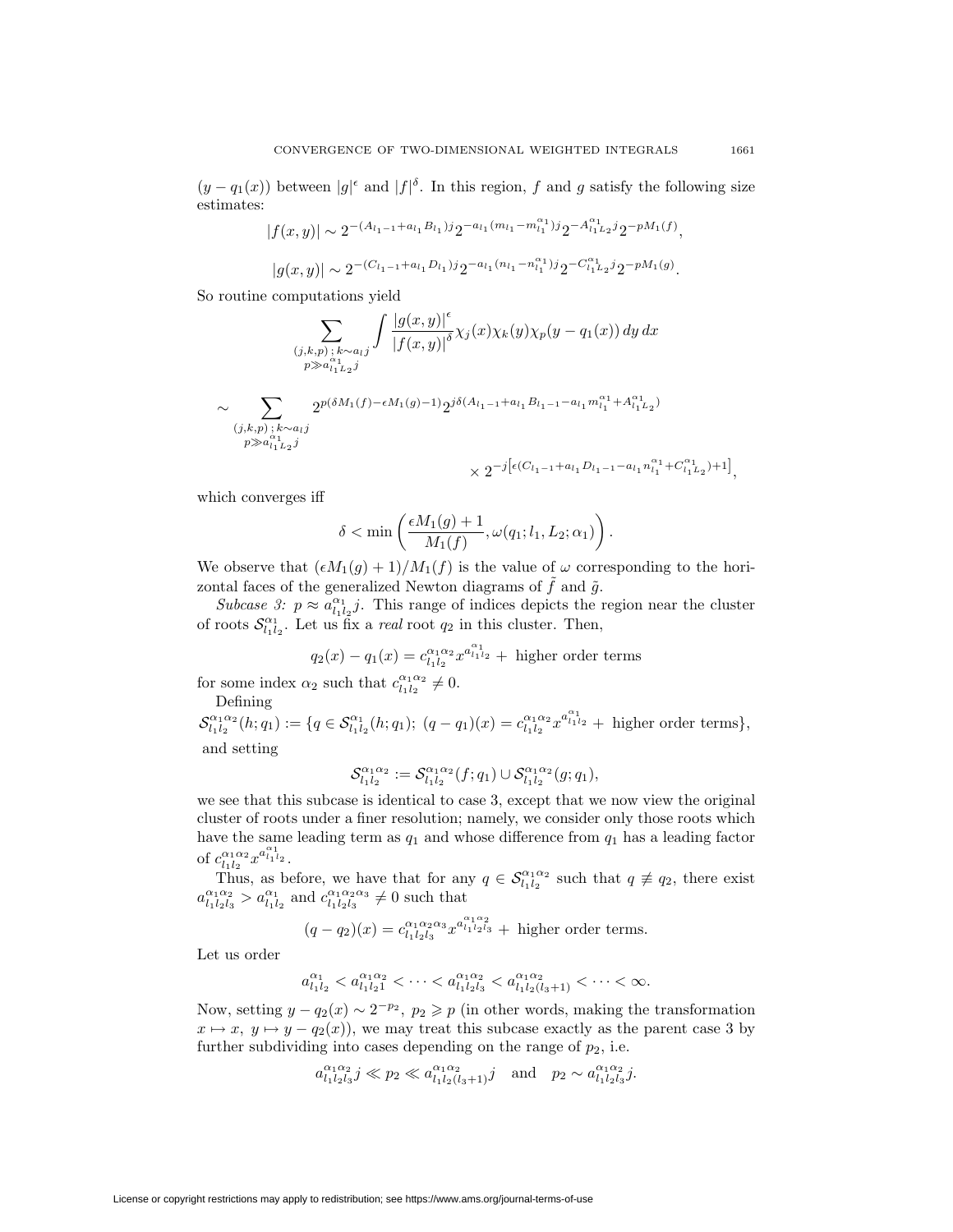The second type of region gives rise to further subcases of its own (identical to the ones already discussed but with an added degree of refinement in the cluster). In general, one considers, following an inductive scheme, progressively finer clusters given by

<span id="page-11-0"></span>
$$
(3.2) \quad \mathcal{S}_{l_1 l_2 \dots l_s}^{\alpha_1 \alpha_2 \dots \alpha_{s-1}} = \mathcal{S}_{l_1 l_2 \dots l_s}^{\alpha_1 \alpha_2 \dots \alpha_{s-1}}(f; q_1, q_2, \cdots, q_{s-1}) \cup \mathcal{S}_{l_1 l_2 \dots l_s}^{\alpha_1 \alpha_2 \dots \alpha_{s-1}}(g; q_1, q_2, \cdots, q_{s-1})
$$

<span id="page-11-1"></span>and

$$
(3.3) \quad \mathcal{S}_{l_1l_2...l_s}^{\alpha_1\alpha_2... \alpha_s} := \mathcal{S}_{l_1l_2...l_s}^{\alpha_1\alpha_2... \alpha_s}(f; q_1, q_2, \cdots, q_{s-1}) \cup \mathcal{S}_{l_1l_2...l_s}^{\alpha_1\alpha_2... \alpha_s}(g; q_1, q_2, \cdots, q_{s-1}),
$$

where the sets in  $(3.2)$  and  $(3.3)$  are defined recursively as follows.

Given  $\mathcal{S}_{l_1\cdots l_{s-1}}^{\alpha_1\cdots\alpha_{s-1}}(h;q_1,\cdots,q_{s-2}),$  we set

$$
\mathcal{S}_{l_1l_2\cdots l_s}^{\alpha_1\alpha_2\cdots\alpha_{s-1}}(h;q_1,q_2,\ldots,q_{s-1}) := \left\{ q \in \mathcal{S}_{l_1l_2\cdots l_{s-1}}^{\alpha_1\alpha_2\cdots\alpha_{s-1}}(h;q_1,q_2,\cdots,q_{s-2});\right.\n \left. (q-q_{s-1})(x) \text{ has leading exponent } a_{l_1l_2\cdots l_s}^{\alpha_1\alpha_2\cdots\alpha_{s-1}} \right\}
$$

and

$$
\mathcal{S}_{l_1l_2\cdots l_s}^{\alpha_1\alpha_2\cdots\alpha_s}(h;q_1,\cdots,q_{s-1}) := \{q \in \mathcal{S}_{l_1l_2\cdots l_s}^{\alpha_1\alpha_2\cdots\alpha_{s-1}}(h;q_1,\cdots,q_{s-1});(q-q_{s-1})(x) = c_{l_1l_2\cdots l_s}^{\alpha_1\alpha_2\cdots\alpha_s}x^{a_{l_1l_2\cdots l_s}} + \text{higher order terms}, c_{l_1l_2\cdots l_s}^{\alpha_1\alpha_2\cdots\alpha_s} \neq 0\}.
$$

Here  $h = f$  or g, and  $q_i$  is a fixed real root of the cluster  $\mathcal{S}_{l_1 l_2 \cdots l_i}^{\alpha_1 \alpha_2 \cdots \alpha_i}$ , for  $1 \leq i \leq s-1$ . One observes that

$$
\mathcal{S}_{l_1} \supseteq \mathcal{S}_{l_1}^{\alpha_1} \supsetneq \mathcal{S}_{l_1l_2}^{\alpha_1} \supseteq \mathcal{S}_{l_1l_2}^{\alpha_1\alpha_2} \supsetneq \cdots,
$$

so the process terminates in a finite number of steps, when each of the final clusters  $\mathcal{S}_{i_1 i_2 \cdots i_s}^{\alpha_1 \alpha_2 \cdots \alpha_s}$  consists of roots that are identical, i.e. when the degree of resolution is high enough to distinguish between any two distinct roots.

Case 4: Complex roots. We shall now indicate how the above arguments are modified in the presence of complex roots. Let a factor of f or g be given by  $y - q_0(x)$ , and let

$$
q_0(x) = cx^{a_l} + \text{higher powers.}
$$

Here  $l = l_1$  and  $c = c_{l_1}^{\alpha_1}$  for some  $\alpha_1$ . There are two possibilities:  $c \in \mathbb{R}$  and  $c \notin \mathbb{R}$ . For  $c \in \mathbb{R}$ ,

$$
|y - q_0(x)| \sim |y - \Re q_0(x)| + |\Im q_0(x)|
$$
  
 
$$
\sim |y - \Re q_0(x)| + |x|^{b_{l_1}} \text{ for some } b_{l_1} > a_{l_1}.
$$

Now, in the ranges  $k \ll a_{l_1} j$  and  $k \gg a_{l_1} j$ , the bounds for f and g from above and below are unaffected by the presence of  $|x|^{b_{l_1}}$ , since there is no cancellation between y and  $|x|^{a_{l_1}}$ , and  $|x|^{a_{l_1}}$  is much bigger than  $|x|^{b_{l_1}}$ . Thus we need only consider the range  $k \sim a_{l_1} j$ . We set

$$
y - \Re q_0(x) \sim 2^{-m}, \quad m \geqslant a_{l_1} j.
$$

Then,

$$
|y - q_0(x)| \sim 2^{-\min(b_{l_1}j, m)}.
$$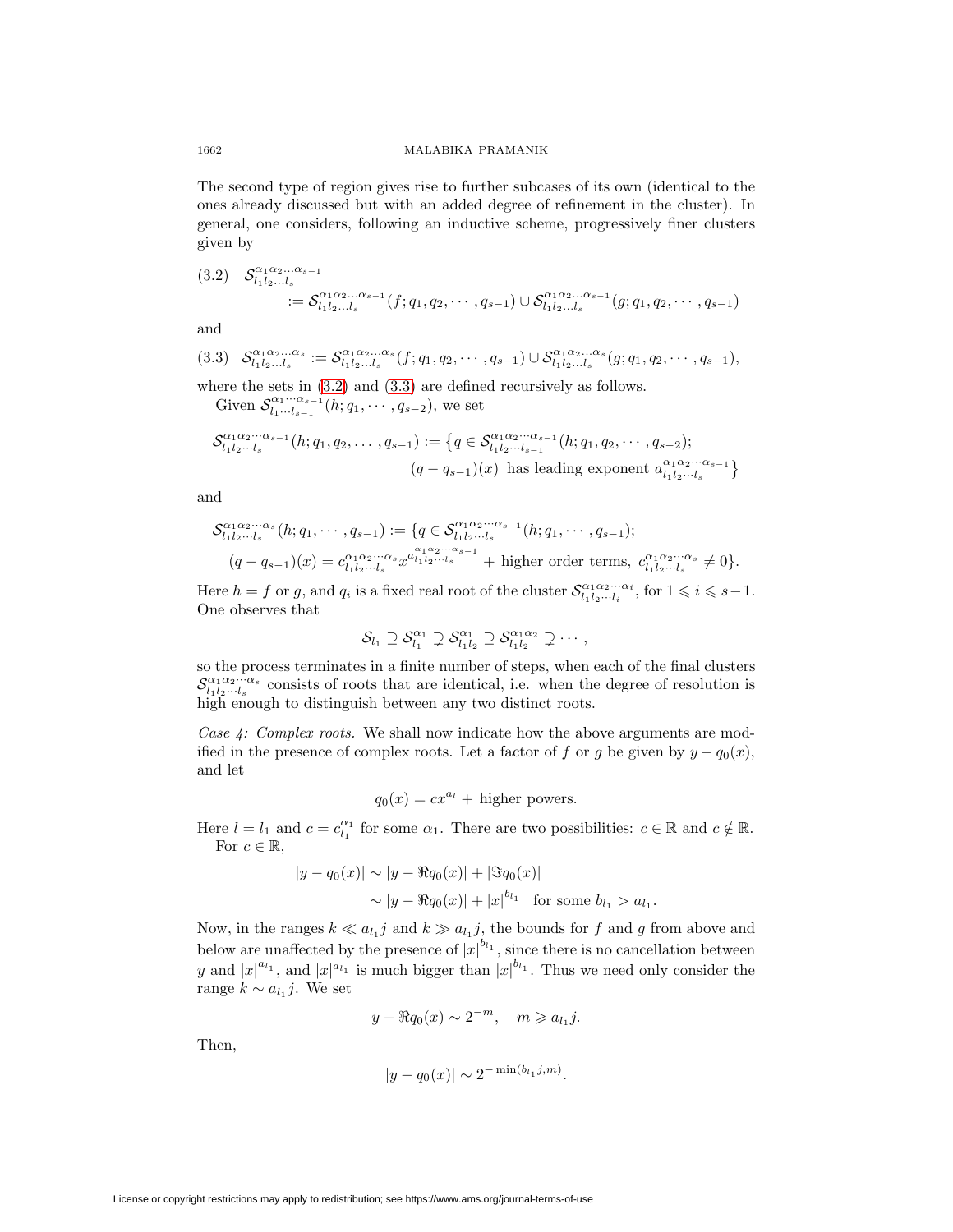Let us consider the collection of leading exponents of  $q(x) - \Re q_0(x)$ , where  $q \in S^{\alpha_1}_{l_1}$ , and order them as in [\(3.1\)](#page-8-0). We know that  $b_{l_1}$  occurs in this sequence, as it is the leading exponent of  $q_0(x) - \Re q_0(x)$ , so let us assume

$$
b_{l_1} = a_{l_1 l_2}^{\alpha_1} \text{ for some } l_2.
$$

Now, depending on the relative sizes of m and  $b_{l_1}j$ , we consider subcases of the following forms:

$$
\left\{\begin{aligned} &\left\{ \begin{aligned} &(1)\; b_{l_1}j=a_{l_1l_2}^{\alpha_1}j\leqslant a_{l_1l_2'}^{\alpha_1}j\ll m\ll a_{l_1l_2'j}^{\alpha_1}j & \text{for } l_2'\geqslant l_2 \\ &(2) & m\approx a_{l_1l_2'j}^{\alpha_1}j & \text{for } l_2'\geqslant l_2 \\ &(3)\; a_{l_1l_2'}^{\alpha_1}j\ll m\ll a_{l_1(l_2'+1)}^{\alpha_1}j\leqslant a_{l_1l_2}^{\alpha_1}j =b_{l_1}j & \text{for } l_2'
$$

It is a matter of direct calculation to verify that the size estimates of  $f$  and  $g$  that one obtains in cases of the form (1) and (3) are identical to the ones obtained in subcase 1 of case 3, while the treatment of cases (2) and (4) exactly matches that of subcase 3 of case 3. Thus, a repetition of the same computations show that the optimal  $\delta$  satisfies the following inequality:

$$
\delta < \min_l \left[ \delta_l(\tilde \varphi) \left( 1 + \frac{\epsilon}{\tilde \delta_l(\tilde \varphi)} \right) \right],
$$

where  $\tilde{\varphi}$  is an admissible change of coordinates given by  $(x, y) \mapsto (x, y - \Re q_0(x)).$ 

This concludes our treatment of the case when  $c \in \mathbb{R}$ . The other case is in fact simpler than the preceding one, because now we have

$$
|y - q_0(x)| \sim (|y| + |x|^{a_{l_1}})
$$

The size estimates for f and g are, of course, unaffected in the range  $a_{l_1} j \ll k \ll$  $a_{l_1+1}j$ . Even in the range  $k \sim a_{l_1}j$ , there can be no cancellation between the terms |y| and  $|x|^{a_{l_1}}$ , so this range does not require a separate treatment. The case of complex roots has therefore been verified.

It is now possible to list all the members of  $\mathcal{C}_0$ , as follows:<br>  $\left(\begin{array}{c} \varphi:(x,y)\mapsto(x',y')\,;\,\varphi\text{ may be of the following forms:}\end{array}\right)$ 

$$
\mathcal{C}_0 := \left\{\begin{array}{c} \varphi : (x, y) \mapsto (x', y') \, ; \, \varphi \text{ may be of the following forms: } \\ \text{either } \begin{cases} x' & = x \\ y' & = y - q(x) \end{cases} \text{ or } \begin{cases} x' & = x - q(y) \\ y' & = y \end{cases} \\ \text{where } q \text{ is a real-valued Puiseux series with leading exponent } \geq 1. \\ y - q(x) \text{ or } x - q(y) \text{ may be either a real root of } f \text{ or } g, \text{ or the real part of a complex root of } f \text{ or } g, \text{ provided the complex root} \\ \text{has a real leading coefficient.} \end{array} \right\}
$$

The proof shows that the  $\delta$  given by

$$
\delta_0^{\mathcal{C}_0}(g, f, \epsilon) := \min_{\varphi \in \mathcal{C}_0} \delta_0(g, f, \epsilon; \varphi)
$$

is, in fact, optimal. Moreover, it is not hard to see that the above analysis may be replicated even if we set

$$
y - t(x) \sim 2^{-p},
$$

.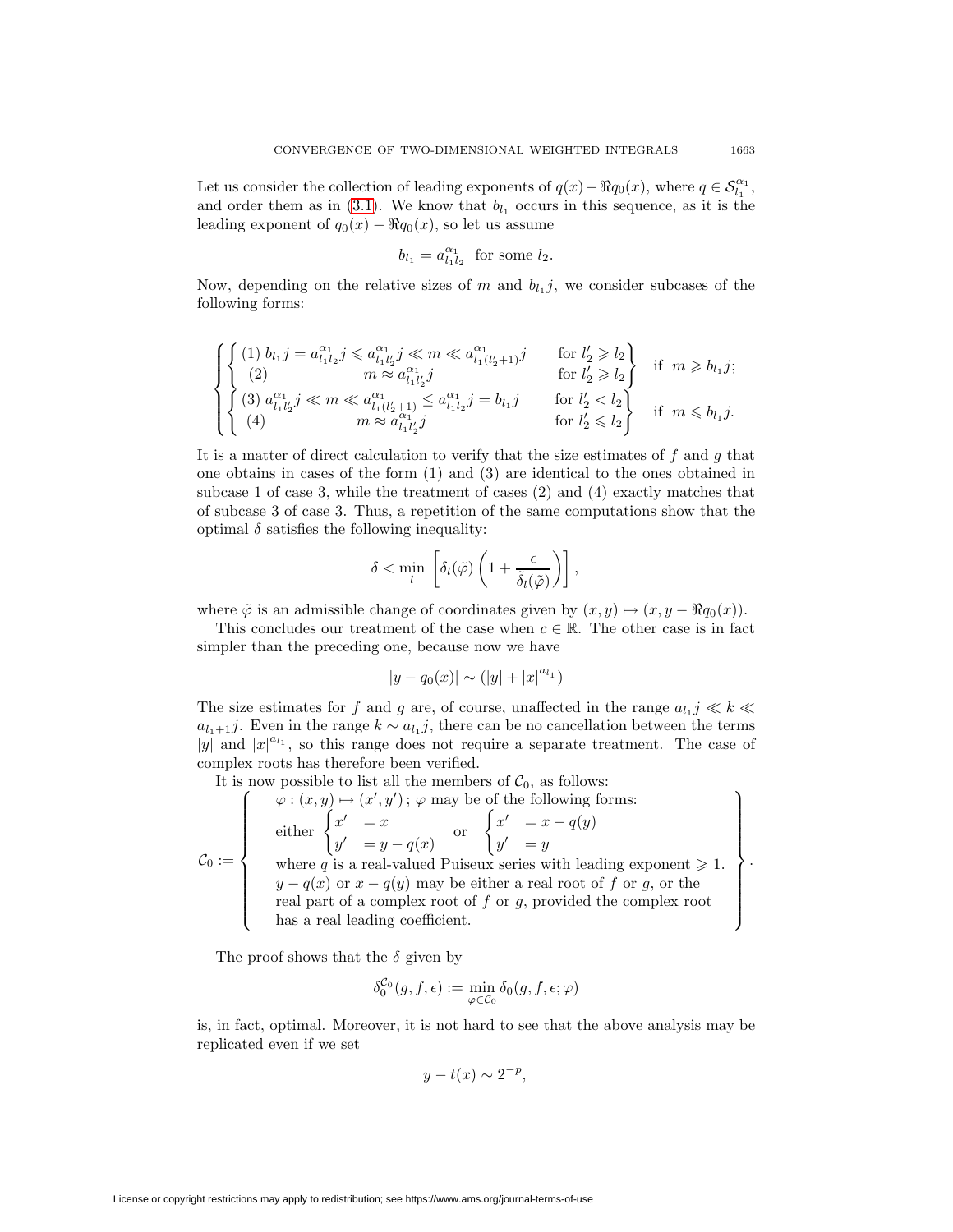where  $t$  is a convergent Puiseux series, not necessarily associated to  $f$  or  $g$ . This shows that, in fact,

$$
\delta_0^{\mathcal{C}}(g, f, \epsilon) = \delta_0^{\mathcal{C}_0}(g, f, \epsilon).
$$

To complete the proof of Theorem 1, we need to justify the assumption  $a_l \geq 1$ . This is clearly the case in the range  $k \geq j - K$  for a large enough constant K. In the remaining range  $k \leq j - K$  it suffices to write f and g as polynomials in x with analytic coefficients in  $y$  (up to the usual non-vanishing factors). The zeroes of  $f$ and g are then of the form  $x = \tilde{r}(y)$ , where  $\tilde{r}(y)$  is a Puiseux series in y with leading exponent greater than or equal to 1. We can now repeat our arguments with the roles of x and y interchanged. The proof of Theorem 1 is therefore complete. 口

Remark. It is interesting to note the contrast of the weighted situation with the unweighted case, where the transformation yielding the optimal  $\delta$  always turned out to be analytic [\[2\]](#page-14-0). For the weighted integral, the change of coordinates required to achieve the optimal  $\delta$ , while being algebraic and indeed of a very special form, need not be better than once continuously differentiable, as the following example shows:

Let us consider the integral

$$
I = \iint_{B} \frac{\left| (y^3 - x^4)(y - x^2)^3 \right|}{\left| (y^3 - x^4)(y^3 - x^4 - x^5)(y - x^2) \right|^{\delta}} dy dx.
$$

It is easy to see that the optimal  $\delta$  is 1 and is obtained using the transformation  $(x, y) \mapsto (x, y - x^{\frac{4}{3}}(1 + x)^{\frac{1}{3}})$ . Moreover, no analytic transformation of the form  $(x, y) \mapsto (x, y-s(x))$  works, as can be seen by setting  $s(x) = c_1x^p+c_2x^q+\cdots$ , where  $q > p \geq 1$  are integers, and computing directly the quantity min<sub>l</sub>  $\delta_l (1 + \tilde{\delta_l}^{-1})$ . This involves having to consider various ranges of values of  $c_1, c_2$  and  $p$ , whence one obtains that

$$
\min_{l} \delta_{l} \left( 1 + \tilde{\delta}_{l}^{-1} \right) = \begin{cases} \frac{8}{7} & \text{if } p = 1; \\ \min \left( \frac{31}{28}, \frac{4q+5}{q+8} \right) & \text{if } p = 2, c_{1} = 1, c_{2} \neq 0; \\ \frac{31}{28} & \text{otherwise,} \end{cases}
$$

all of which are larger than 1.

**Example.** Finally, we would like to analyze Varchenko's counterexample, which was one of the motivating factors for the weighted integral, in this set-up. When  $\lambda$ is non-negative, the only admissible transformation for the integral in [\(1.3\)](#page-1-0) is the identity transformation, as the denominator has neither a real root, nor a complex root with a real leading coefficient.

Thus, when  $\lambda = 0$ , the Newton diagram of f consists of a single boundary segment joining the points  $(0, 4)$  and  $(8, 0)$ . One has

$$
\delta_1=\frac{3}{8},\quad \tilde{\delta}_1=\frac{3}{2}.
$$

Therefore,

$$
\delta_0^{\mathcal{C}}(g, f, 1) = \frac{3}{8} \left( 1 + \frac{2}{3} \right) = \frac{5}{8}.
$$